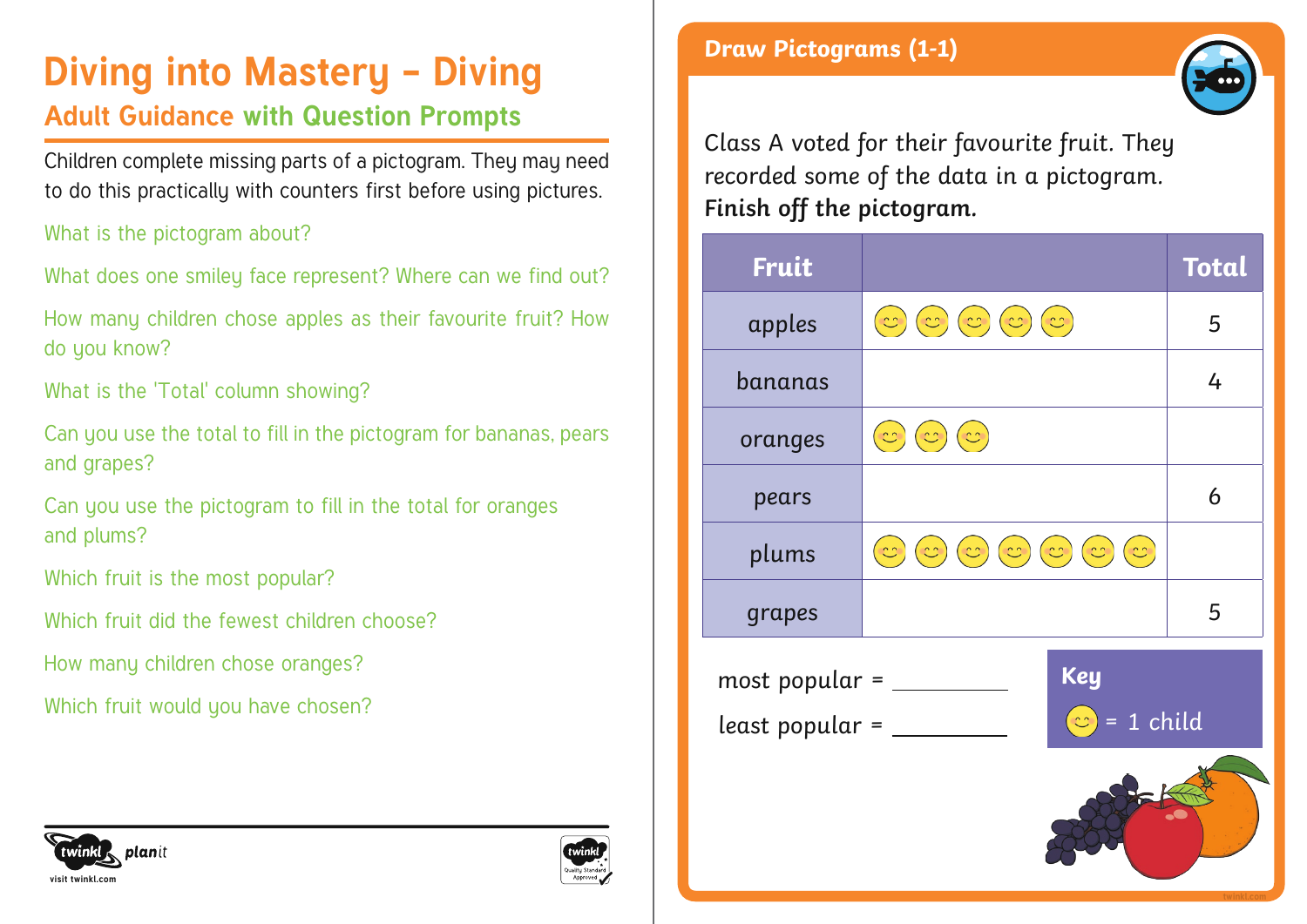# **Diving into Mastery - Deeper** Deeper Diving into Mastery - Deeper

### **Adult Guidance with Question Prompts**

Children compare tally charts and pictograms to see if they match. They use their knowledge of tally marks from the previous step to help with this comparison.

Can you add up the tally marks to find out how many children chose each fruit?

What does the key show?

What does one square on the pictogram represent?

How many squares have been drawn for apples/bananas/ oranges/pears?

What total has been recorded? Is this correct? How does it need to be changed?

Are these sentences about the data true or false? Prove it.

Class B collected data using a tally chart. They drew a pictogram to show the data. **Have they done it correctly?**





### **True or false?**

3 more children chose apples than pears.

12 children chose bananas and oranges altogether.



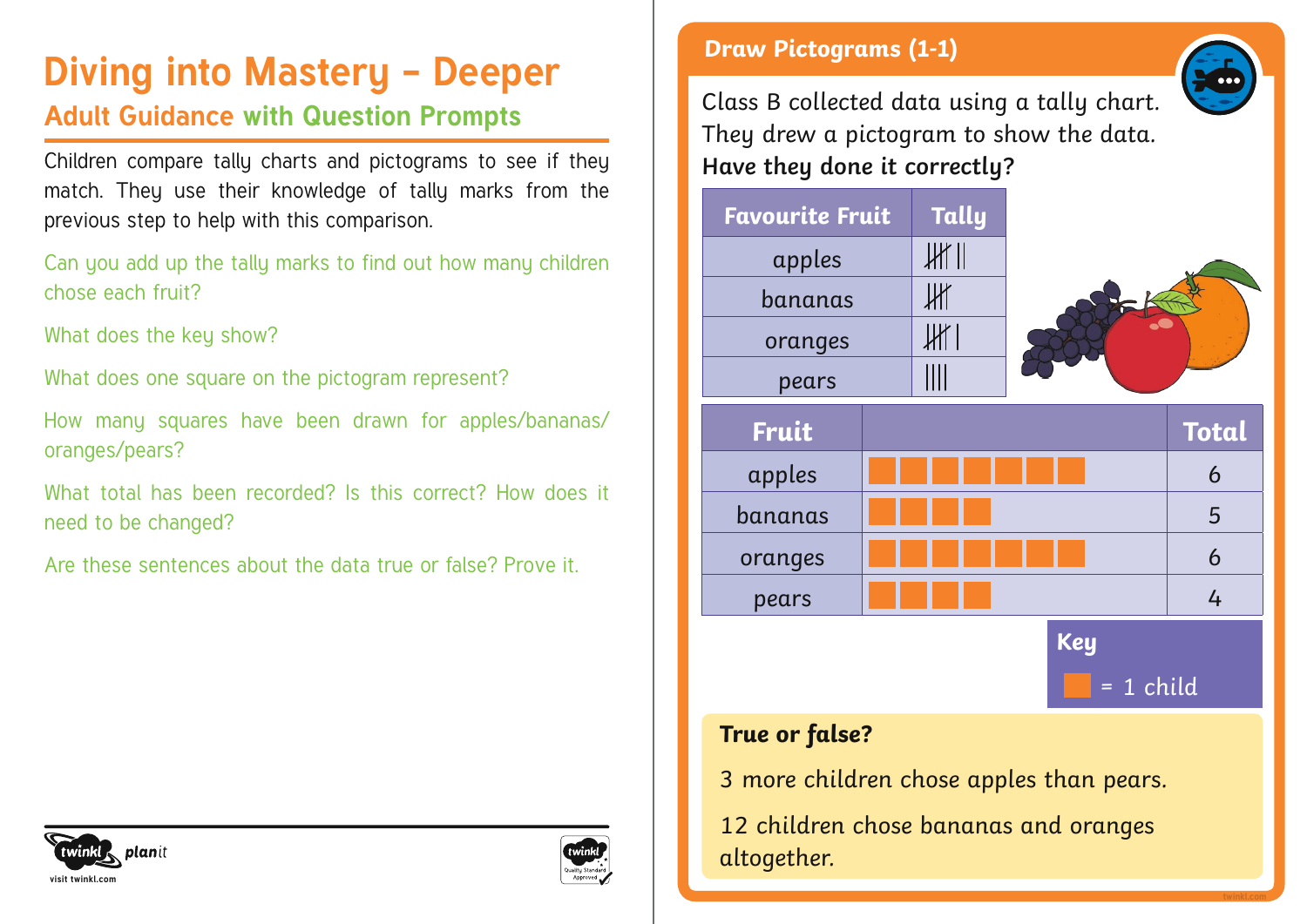### **Draw Pictograms (1-1)**

Each child from Class C put a counter on the pictogram to show their favourite fruit.

**Why is this pictogram tricky to read?**

Present the data in a pictogram that is clear to read. Choose a simple symbol and record it using the key at the bottom.

| apples | bananas   oranges | pears | plums grapes |
|--------|-------------------|-------|--------------|

### **Key**

What does the pictogram tell us?

 $= 1$  child